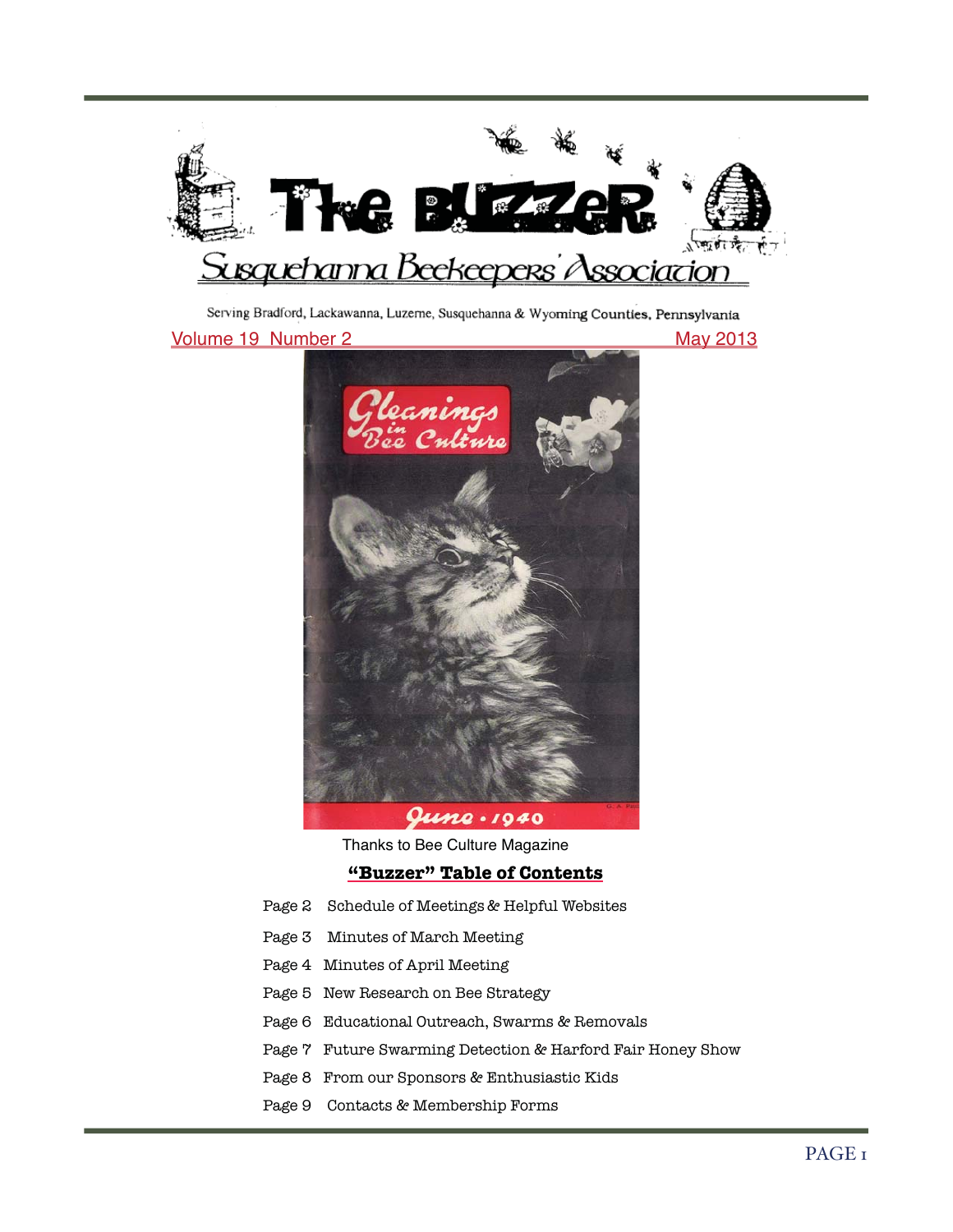## SCHEDULE - 2013

- May 11 Field Day James Wood Apiary 1 PM
- June 1 Check Split Hive Wood Apiary
- June 14 Apiary Byproducts Claverack 7 PM
- July 27 Harford Fair Work / Picnic 9 AM-

(Aug 1 Honey Show Entry Deadline)

- Aug 18-24 Harford Fair
- Sept 13 Wax Processing Methods Claverack 7PM
- Sept 28 Combined Meeting with So. Tier Luncheon / Speaker Chenango Town Hall
- Oct 11 Planning Meeting Jas. Wood Home
- Nov 2 Annual Dinner / Election / Speaker Landi Simone EAS Master Beekeeper 100-150 colonies in Morris Co., NJ Past Pres., Essex Co. Beekeepers S. Montrose Community Church 6 PM
- Dec 13 State Meeting Recap Claverack 7 PM

**CONFERENCES** Aug 5-9 Eastern Apicultural Soc. Short Course & Conference - Westchester College

Nov 8-9 PA State Beekeepers Meeting Country Cupboard, Lewisburg

At our April meeting, we were challenged to be brave, enter the annual honey show competition, and show the public that we are alive and dedicated to our profession as beekeepers!

We were given help on how and why. There were hints and trade secrets shared.

So now is the time to begin planning. First, decide what you will enter. Second, plan your strategy. Third, put August 1st on your calendar -- the deadline for sending in your entrance form.

Your judges are eager to help you. Call Dick or Jim if you need help! And don't forget that our association is offering free one pound classic jars for any member entering extracted honey.

## *Check out:*

*Southern Tier Beekeepers Assoc...... www.southerntierbeekeepers.org/*

*PA State Beekeepers Assoc.... http://www.pastatebeekeepers.org/*

*Eastern Apicultural Soc. http://www.easternapiculture.org/*

*Penn State Beekeeping 101 course.... http://beekeeping101.psu.edu/*

*Mid-Atlantic Beekeeping Extension help (free)............. http://agdev.anr.udel.edu/maarec/*

*Long Lane Bee Farms - Lessons (free) & Sales............http://www.honeybeesonline.com/ index.html*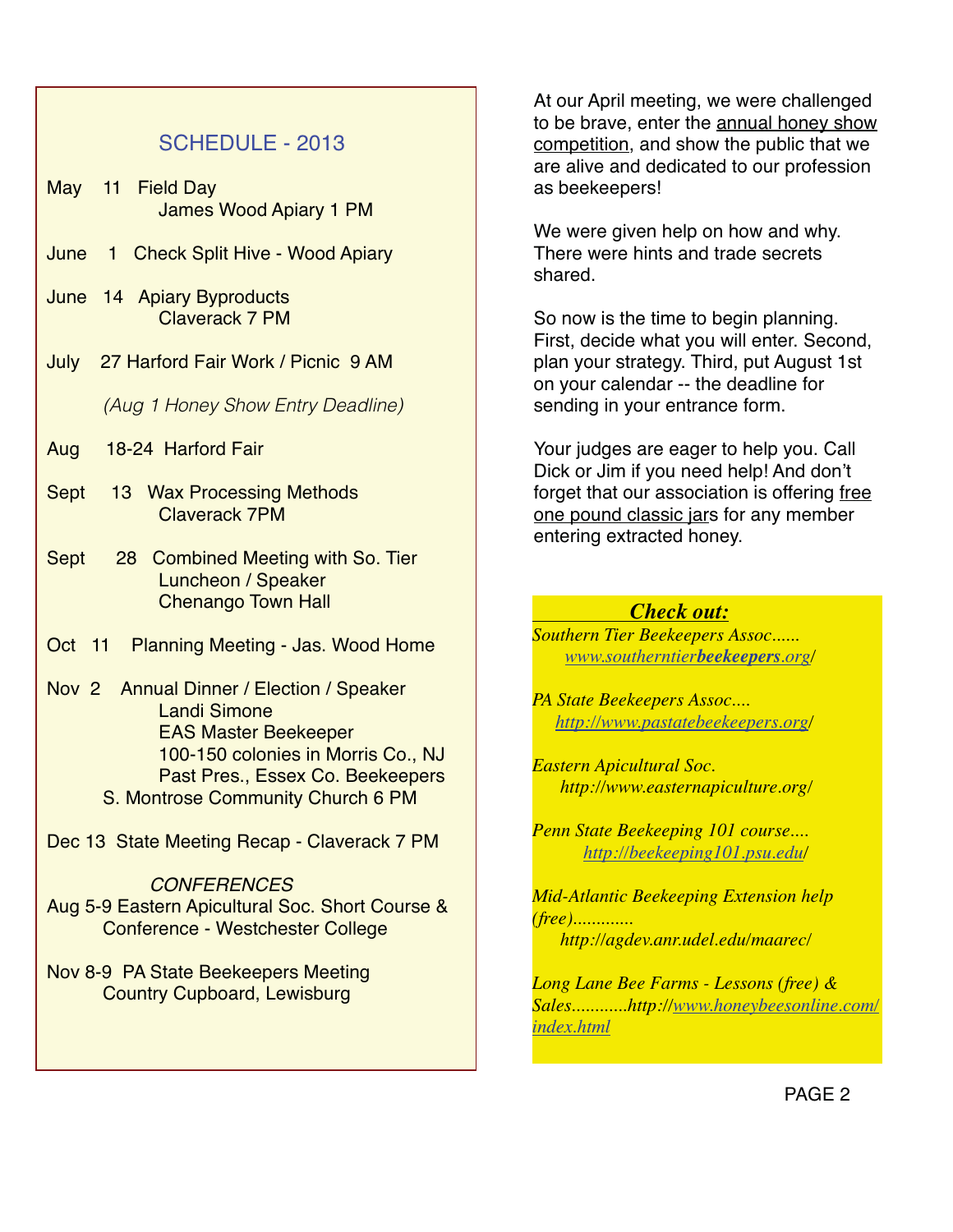## **SBA Meeting 3-8-13 Claverack Bldg. (Montrose)** (35 People in attendance)

**James Wood**, President - conducted the meeting and began with the Pledge of Allegiance

**Secretary report:** Kandy Taylor read minutes from 2-7-13 meeting **Treasure report:** Read by Ginny Wood - \$8,657.93 balance as of 2-4-13

### **Old Business:**

Richard Chapin - Proposed purchase of boy mannequin for use in Honey Hut at the Harford Fair. Prices discussed from Brushy Mtn. and Mann Lake. Motion: Earl Villecco; 2nd: Richard Sheldon

Discussion: Richard Chapin and Ginny Wood will meet to review pricing; E-bay and Dadant recommended as alternative options; to be used for school programs Voted and approved.

Richard Chapin - next month's meeting - discussion of Harford Fair entries - more people are encouraged to enter - will demonstrate how to fill jars, create a block of wax, etc.

Earl Villecco: Combined dinner with Southern Tier Beekeepers - September 28th potluck lunch @ Chenango Town Hall, Upper Front St.; Jennifer Berry speaker @ 2pm. Committees for set-up and tear-down will be created.

Ginny Wood: PA State Beekeepers Conference in Lewisburg - November 8th and 9th - SBA members who have not attended in the past can be reimbursed for \$20 entry and \$25 banquet cost - Jane Robinson will reimburse. Those attending are asked to share their experiences at the December meeting.

### **New Business:**

Kandy Taylor - Penn State University invited SBA to participate in the agricultural election of Trustees - more info. to be provided at the April meeting (3 ballots given) James Wood - "Natural Beekeeping Handbook" for sale

Ginny Wood - various handouts for 2013 meeting topics and various recipes available Arlene Taiariol - to send get well card to Jim Barber - paper circulated for well wishes Earl Villecco- bulk sugar sale with minimum order of 2,000 lbs. presented and fondant block of 50lbs.for \$22 - shared with SBA group - not enough interest at this time.

### **Presentations:**

Aubrey Elbrecht - Comb honey set up using four Basswood boxes per frame; finished product fits into a quart Ziplock bag

Richard Sheldon - Comb honey set up for cut comb and information on creation of bait hives with a focus on the Cornell method

Jim Perkins - Shared about the repurposing of used deer stands for a bait hive support system

### **Closing Discussions:**

Ginny Wood - stated that the SBA library, under the direction of Catherine Hynes, is listed on the website - www.susquehannabeekeeping.com

Ginny Wood - asked for hospitality volunteers for next month's meeting Matt Purdy - tablet circulating for anyone interested in nucs and hive components



*Davia Adams, Jerry & Junie Ely's great granddaughter and our youngest beekeeper, wrote an essay including illustrations on honey bees for her science project and came in 3rd for her age at the science fair held recently at Elk Lake School.*

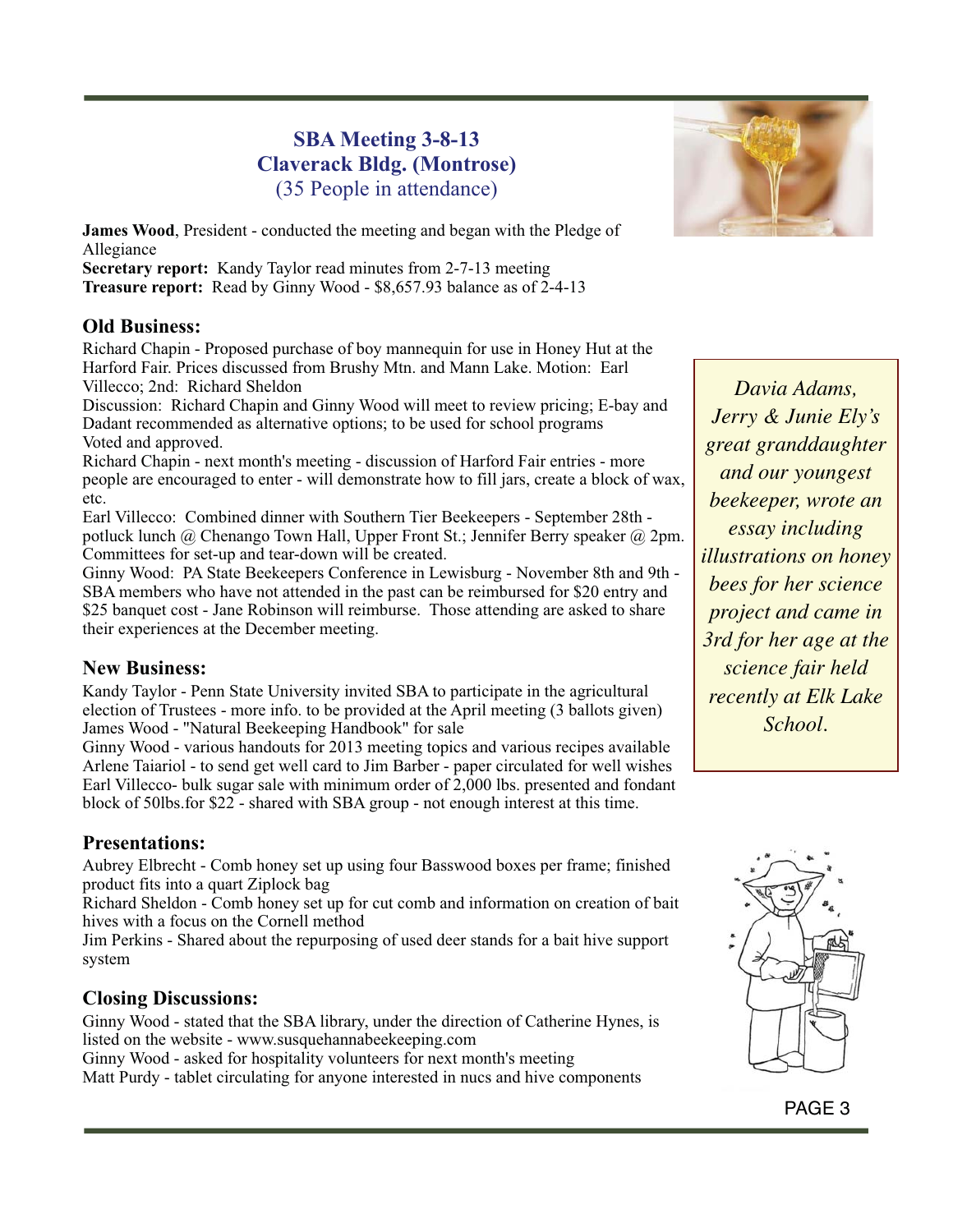## **SBA Meeting 4-12-13 Claverack Bldg. (Montrose)**

(40 People in attendance)



#### PAGE 4

**James Wood**, President - began the meeting with the Pledge of Allegiance **Secretary report:** Kandy Taylor read minutes from 3-8-13 meeting **Treasure report:** Read by Ginny Wood - \$8,657.93 balance as of 2-4-13

#### **Old Business:**

Richard Chapin - Ordered mannequin for the Haford Fair - to arrive Monday. Ginny Wood will get trousers and shoes from Salvation Army. A jacket with veil will be purchased for mannequin and can be used for school children to try on in the future. Sue Garing, President of Southern Tier Beekeepers Assoc. - described combined dinner for September 28th. Sign-up sheet for the event and for volunteers was circulated, suggestion that SBA members might be in charge of the raffle, due to coming from a farther distance. Jennifer Berry from Georgia to be the speaker. Richard Chapin

introduced other Southern Tier Beekeepers in attendance. Kandy Taylor - Explanation of why SBA will not participate in Penn State elections

Dave Taylor - "Taste of Country", Saturday, May 18th 9am - 3pm in Thompson, PA, flyer was circulated for this first time event featuring local products. Hosted by Pickering Farm, Home and Garden and sponsored by Purina Feed Mills. They are looking for apiary products. Discussion of individual sales.

#### **New Business:**

James Wood - Four packages including 3lbs of bees and a queen are available, \$90 each. Member showed interest in all four. Ginny Wood - Question to membership if membership cards are wanted

or not. Discussion - if Dadant or Brushy Mtn. would provide a discount with the card, then keep cards. Ginny will research.

Richard Chapin - Recommended the purchase of a new projection screen to accompany the laptop computer. Motion: Dick Chapin. 2nd: Ginny Wood. Discussion: Someone in membership may have one to donate and/or some schools may want to donate unused ones from the past. Motion tabled at this time for research.

James Wood - SBA Items for sale: Hat \$10 and shirts \$20

Ginny Wood - Small jacket with veil attached - new for \$53

Dave Taylor - Website update: See Dave to be added to the swarm list. Dick Chapin to coordinate with Dave to update the newsletter listing for bee removal from building, as well. Sue Garing suggested swarm list be given to local pest control services.

Next Meeting: May 11th at James Wood's apiary for hive splitting demonstration.

James Wood - SBA bought a case of glass jars for free use by SBA members to enter honey in the Fair.

#### **Presentation:**

Preparing apiary entries for the Harford Fair, presented by Richard Chapin and Jim Barber, fair judges

Videos shown about preparing honey to be judged and preparing wax to be judged, by Virginia Webb of www.Mtnhoney.com

Handouts provided: Judging guidelines and Department 23 Apiary products listing from the Harford Fair

John Brunner, SBA member is the judge for baking products made with honey

#### **Closing Discussion:**

Suggestion of creating a blog section for the SBA website and/or creating a Facebook page. You can like Southern Tier Beekeepers Assoc. on Facebook - access through their website.



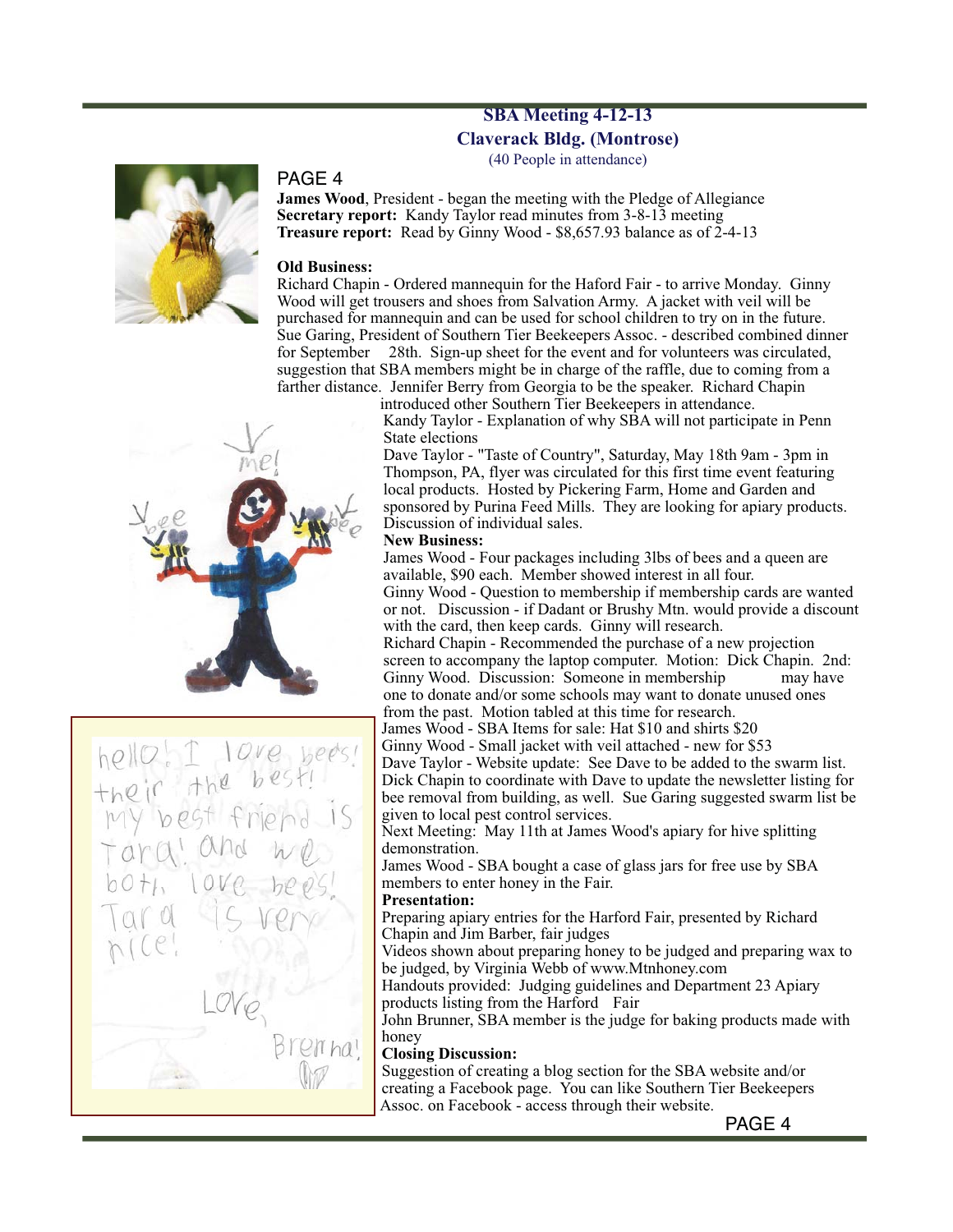## **Social Bees Mark Dangerous Flowers with Chemical Signals** From ABJ Extra News, March 13, 2013



The electric fields that build up on honey bees as they fly, flutter their wings, or rub body parts together may allow the insects to talk to each other, a new study suggests. Tests show that the electric fields, which can be quite strong, deflect the bees' antennae, which, in turn, provide signals to the brain through specialized organs at their bases.

Scientists already knew that some social bee species warn their conspecifics when detecting the presence of a predator near their hive, which in turn causes an attack response to the possible predator. Researchers at the University of Tours (France) in collaboration with the Experimental Station of Arid Zones of Almeria (Spain) have now demonstrated that they also use chemical signals to mark those flowers where they have previously been attacked.

 Researchers at the University of Tours (France) and the Experimental Station of Arid Zones of Almeria (EEZA-CSIC) conducted an experiment to study whether bees are capable of using evasive chemical signals to mark those flowers where they have previously been attacked. For this purpose, they simulated a predator attack and observed whether the bees advised the rest of their conspecifics of the danger of gathering nectar at a certain plant.

 "Evasive alarm pheromones provoke an escape response in insects that visit a particular flower and until now, we were not sure of the role that these pheromones played in social bees. Our results indicate that, unlike solitary bees, social bees use this type of alert system on flowers to warn their conspecifics of the presence of a nearby predator," as explained to SINC by Ana L. Llandres from the University of Tours and lead author of the study published in the '*Animal Behaviour*' journal. In order to determine whether social and solitary bees responded to these olfactory alarm signals, an experiment was performed using individuals from both types and from different countries: Australia, China, Spain and Singapore. In some plants the predator attack was simulated by trapping the bees with pincers whereas in other cases control plants were used in which no attack took place.

 "Solitary bees responded similarly in the case of flowers that had been attacked by control predators and control flowers. However, social bees responded very differently," explains L. Llandres. "Despite approaching both types of flower, the probability of landing on control flowers was much higher." The scientists also detected that the probability of social bees rejecting flowers was much greater if a predator attack had been previously simulated.

This study supports the idea that the sociability of bees is linked to the evolution of warning signals.

#### **References:**

Ana L. Llandres, Francisco G. Gonzálvez, Miguel A. Rodríguez-Gironés. "Social but not solitary bees reject dangerous flowers where a conspecific has recently been attacked", *Animal Behaviour* 85: 97- 102, 2013.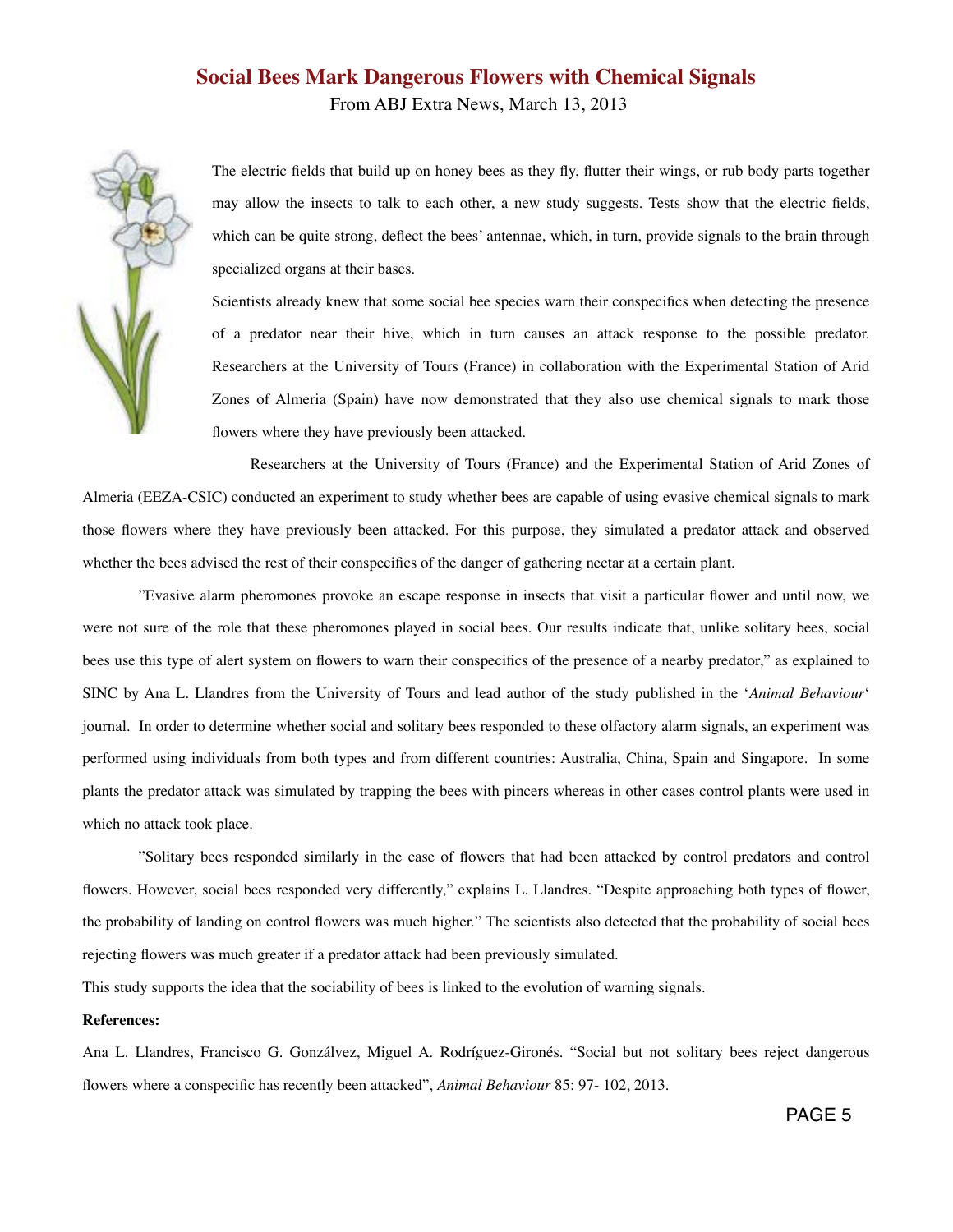

**Our School Program 2012-2013**

Jim Barber, Dick Chapin & James Wood

- 10/16 Blue Ridge Elementary 2nd grade
- 10/19 Bradford Co. Field Day Sayre
- 10/26 Bradford Co. Field Day Wyalusing
- 11/13 Lathrop Street Elementary 4th grade
- 1/20 Lackawanna Trail Middle 5th grade
- 12/4 Carbondale Elementary 3rd grade
- 2/5 Roslund Elementary 4th grade
- 2/12 Evans Falls/Mill City 3rd/4th grade
- 2/19 Mehoopany Elementary 4th grade
- 2/26 Mill City/Evans Falls 3rd/4th grade
- 3/5 NE Bradford 3rd/4th grade
- 3/26 Susquehanna 3rd/4th grade
- 4/9 Epiphany, Sayre 3rd/4th/5th grade
- 4/16 Towanda Elementary 3rd/4th grade
- 4/19 Elk Lake Elementary 2nd grade
- 4/23 Choconut Valley 5th grade
- 4/30 Forest City 3rd grade
- 5/7 Mt. View 5th grade

 Members interested in joining us as observer are welcome



### **FIELD DAYS**

- **4/26 NE Bradford James Wood & John Brunner 5/1 & 5/2 Wyoming County - Jim Barber, John Brunner & Dick Chapin**
- **5/17 Sayre Jim Barber & Dick Chapin**
- **5/28 Troy James Wood & John Brunner**

 **SWARM RETRIEVAL LIST** 2013 COORDINATOR: James Wood, 934-1166, Most Areas \*\*\*

Jim Barber 767-1312 Friendsville

Dick Chapin 432-4007 Bridgewater & New Milford Townships

John Fiore 836-5945 Tunkhannock

Dan Glezen, Jr. 879-4859 Hallstead & Great Bend Fred Hotchkiss 553-2086 Choconut, Friendsville, Brackney & Binghamton

Catherine Hynes 942-0341, Nicholson

Earl Kelly 278-2961 , New Milford

Jim Perkins 967-2634, Franklin & Liberty Townships

Richard Sheldon 727-4429, Susquehanna

**Removal of Bees from Buildings** James Wood, 934-1166 Kevin Baker, 862-7494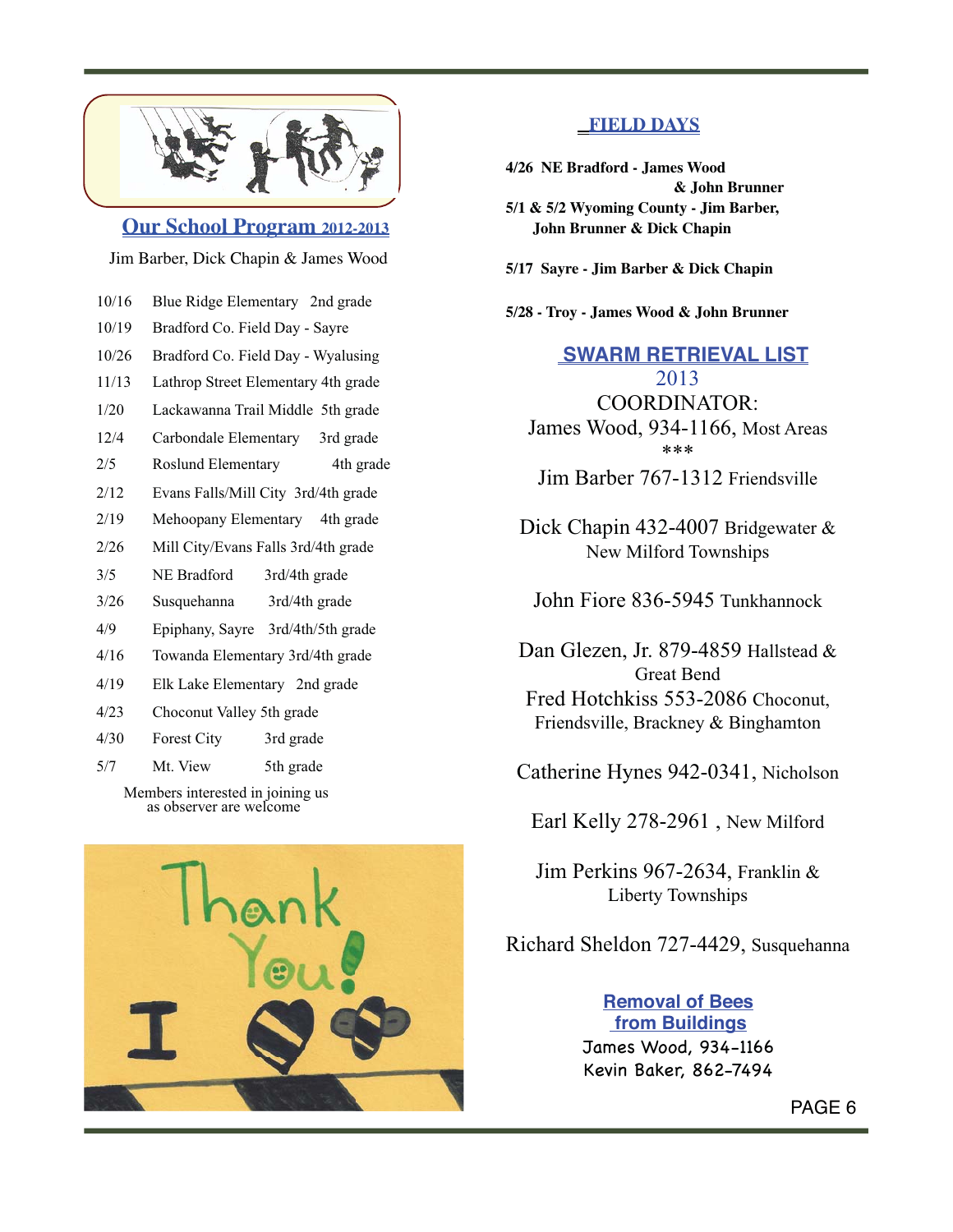#### **MEASURING THE BUZZ IN THE HIVE**

**Honey bees may soon be able to communicate** their poor health to beekeepers as a result of major new UK research project that aims to transform beekeeping....

 The researchers have developed a hi-tech method of using accelerometers – devices sensitive to minute vibrations – to detect and translate the vibrations caused by bees during their activities and as they communicate with one another.

 This means the researchers now can monitor when a hive is about to swarm and as a next step they are investigating changes and patterns in buzzing which may indicate specific health disorders, or deterioration in the hive.

 They are developing methods to transfer wirelessly instant alerts to the beekeeper, either via email or SMS, so that they can intervene and manage their colonies....

Bee populations and beekeeper numbers in Europe have been falling at an alarming rate and honey imports to the EU, from countries such as Argentina and China, have risen by 20% since 2001....

 "Action to bring modern management tools to beekeeping and action to halt the decline of the European beekeeping sector is urgently needed, particularly as bees play such a vital role in agricultural productivity. We now have the potential to achieve this.

 "Our tool will allow us to remotely diagnose colony status without the need for systematic invasive opening of individual hives for inspection. Commercial beekeepers will be able to keep more hives over greater geographical distances, which will both increase their efficiency and profitability."....

 "For years we have been struggling to improve the health of our bees," he says. "We know early intervention is crucial. This research could give us those vital, lifesaving early signs of problems allowing us to tend to our bees much sooner – giving us the equivalent of the golden hour in human first aid."

 *-Alan Harman, "Measuring the Buzz in the Hive", selections from Bee Culture's "Catch the Buzz" 6 March 2013*





**Extracted honey**, light, amber and/or dark Light comb honey Dark comb honey Light round comb Dark round comb Finely crystallized Honey spreads Cut comb Chunk honey Frame honey **Beeswax** 2# single piece candles dipped candles molded candles fancy **Collective exhibit** This would be the right time to begin planning your entry or entries for the Harford Fair. You might want to think about any of the following: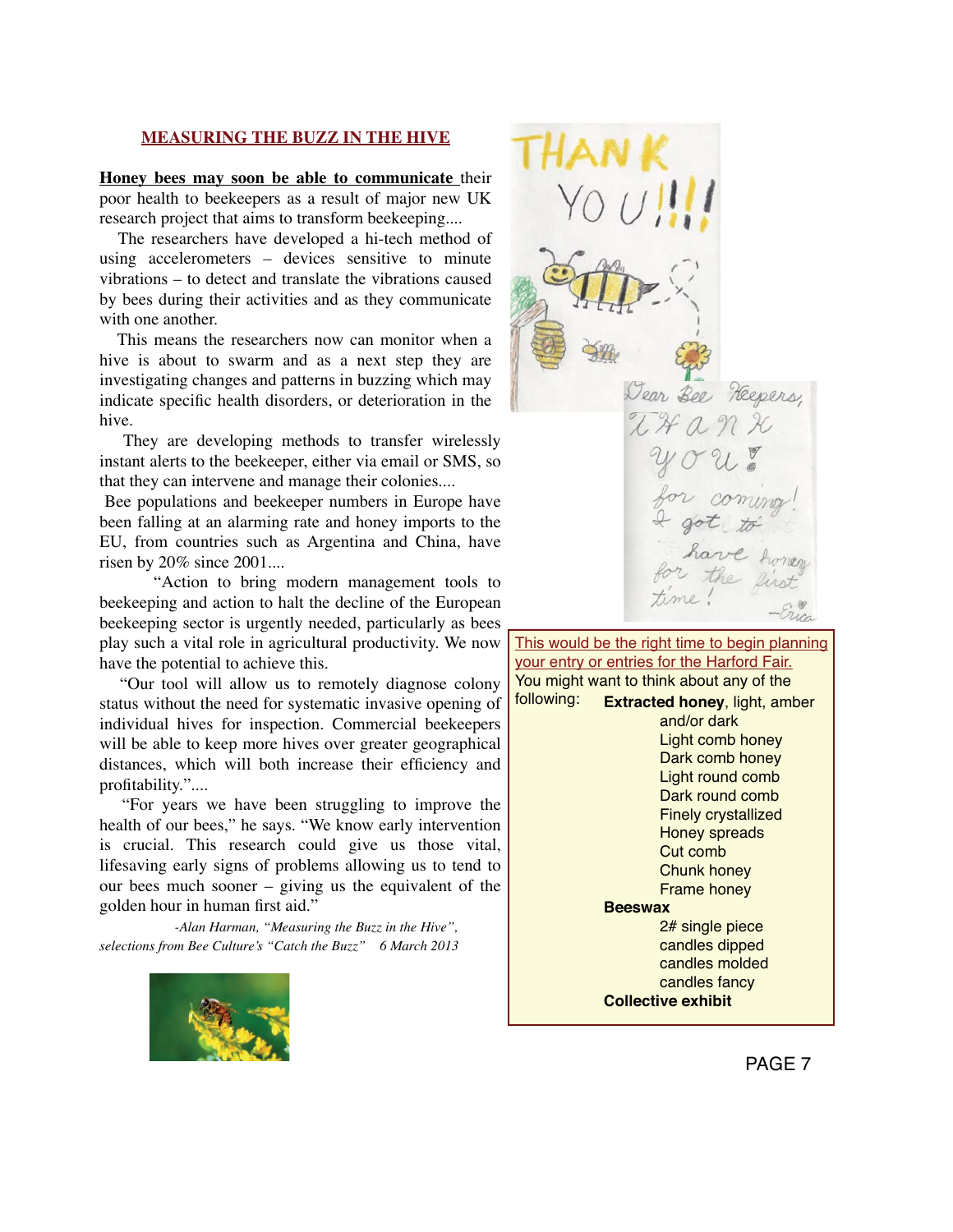# Robinson's Apiary

Bobby & Jack Robinson *Members of our Association* PO Box 1 Stevensville, PA *Spring Nucs & Pollination ordered in advance Honey, Honey Products Pollen, Candles, Gift Baskets, Beeswax* 570-746-3235 robjw@epix.net

## Bee Culture Magazine

Box 706 Medina, OH 44258 800-289-7668

Or subscribe through our association for a discount Ginny at 570-934-1166

Dear 22 Terretung  $2DRA$ ing rum. ma en How mouses out of the hive. bees crowded know  $\circ$ the gueen and estared I think bees are very interesting. four friend

you RAL toping fort to hav would the erest, I learness a ond h an fun too. The port was when you threw the fake mouse at the equired and they screamed. It was funny emeerd

## American Bee Journal

51 South 2ndSt. Hamilton, IL 62341 888-922-1293 http://www.americanbeejournal.com Or subscribe through our association

for a discount Ginny at 570-934-1166 Also, ABJ has a free e-mail newsletter

## Keeney and Ziegler

Dennis C. Keeney 9351 Old 22 Bethel, PA *Honey Producer / Packer Supplies, Queens Honey Jars & Caps* BREEDER of NORTHERN QUEENS 717-933-8565 717-432-5088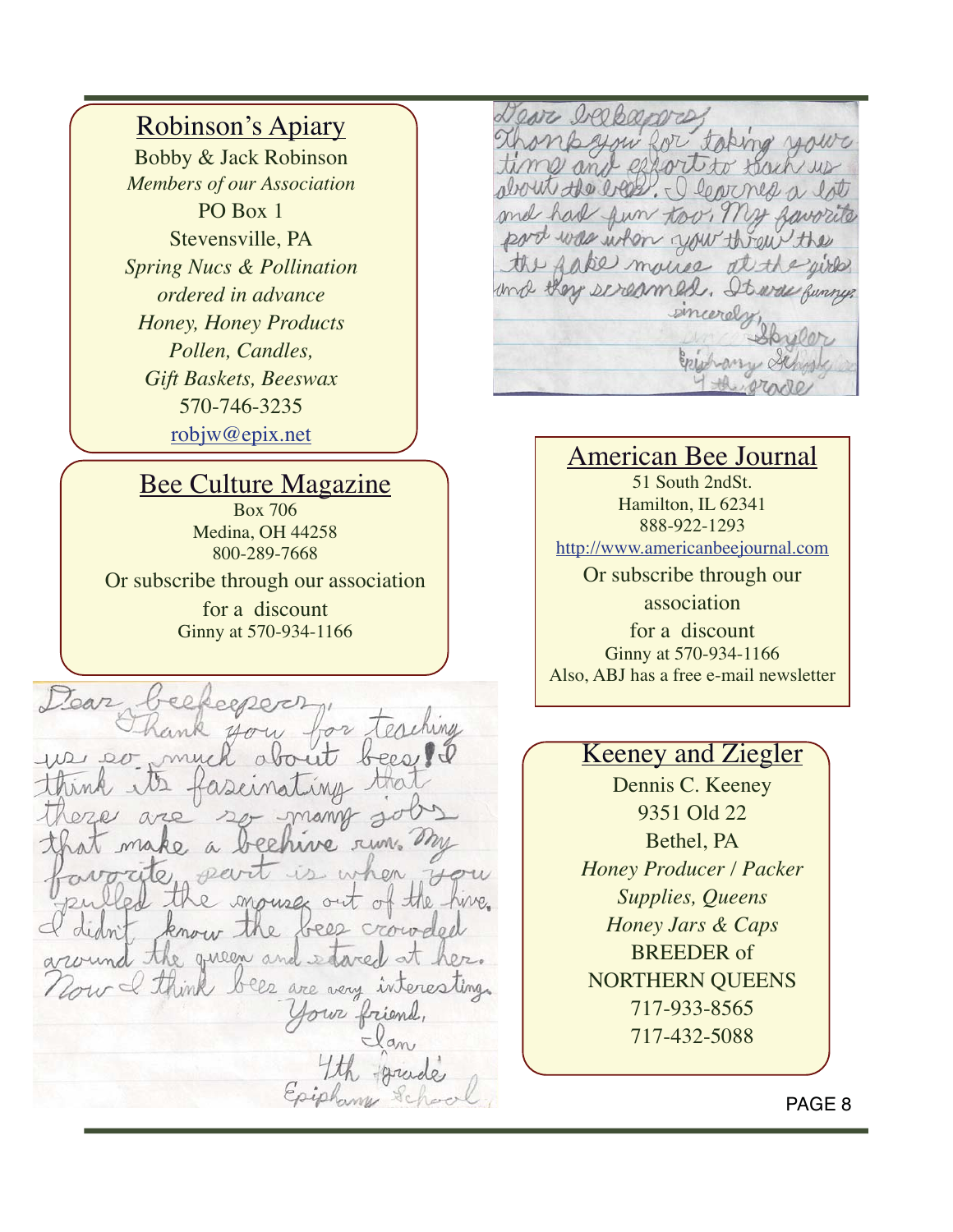

# **Officers & Directors 2013**

**President: James Wood** 934-1166 jimnginw@epix.net **Vice Pres. Dave Taylor** 378-3728 drt105@aol.com **Recording Sec: Kandy Taylor** 378-3728 taylor82404@aol.com **Financial Sec. Ginny Wood** 934-1166 jimnginw@epix.net **Treasurer: Jane Robinson**  746-3235 **Directors: James Barber, Past Pres.** 767-1312 jbeekeeper@hotmail.com **John Brunner, Past Pres.** 278-1774 elsejohnmolly@gmail.com **Richard Chapin, Past Pres.**  432-4077 oldbeekeeper83@gmail.com **LeJune Ely** 278-2170 jlely8@frontiernet.net **Aubrey Elbrecht** 879-4733 aubrey.elbrecht@us.army.mil

## **Required by law if you have bees: PA State Registration \$10.00 / 2**

#### **years**

Bureau of Plant Industry – Apiary Section 2301 North Cameron Street Harrisburg, PA 717-110-9408 Phone 717-772-5225 Fax

717-705-6518 **forms at meetings or online: http://**



**MEMBERSHIP FORM Local dues- \$10.00 (includes newsletter)**

**PA State Assn. dues - \$20:00 (Optional) (includes state newsletter) Name: Address and Zip:**

 **Tel. # E-mail:**

> **Payment Method: ( ) check or ( ) money order Check payable to Susquehanna Beekeepers Association**

> > **Send to Ginny Wood 4466 State Route 367 Montrose, PA 18801**

**The Buzzer Staff: Editor: Richard Chapin** 432-4077 oldbeekeeper83@gmail.com **Production Manager: Valerie Hotchkiss** 553-2086 valeriehotchkiss@yahoo.com

# **Our Website**

**www.susquehannabeekeeping.com Dave Taylor, Webmaster Check it out !**